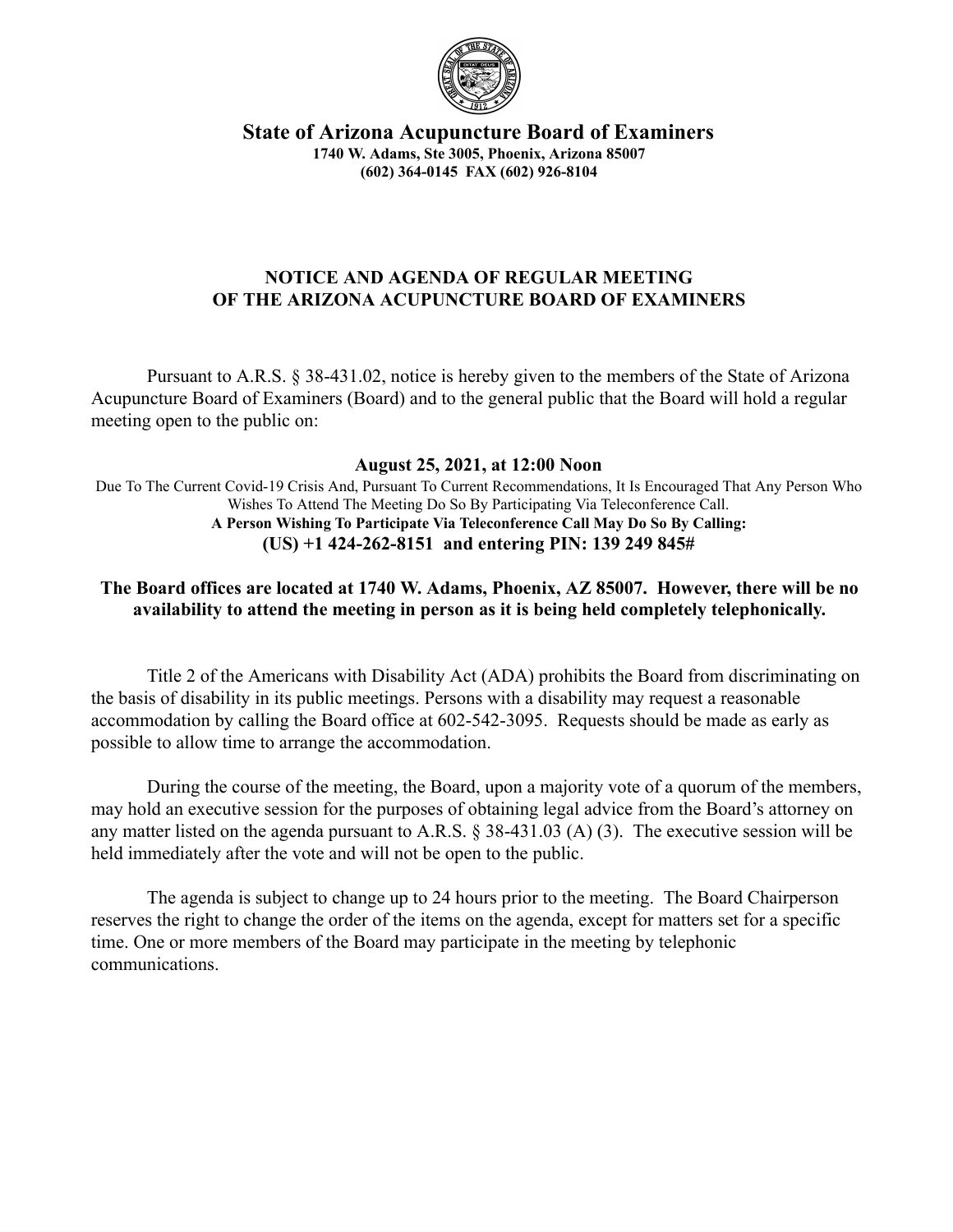## **AGENDA**

### **The Agenda for the meeting is as follows:**

- 1. **Call to Order**
- 2. **Recognition of Board Members**
	- A. Roll Call

# 3. **Declaration of Conflicts of Interest – A.R.S. §38-503**

The Board, upon a majority vote of a quorum of the members, may hold an executive session for the purposes of obtaining legal advice pursuant to A.R.S. § 38-431.03(A)(3)

## 4. **Review, Discussion and Possible Action Regarding Applications for Licensure and Certification**

The Board, upon a majority vote of a quorum of the members, may hold an executive session for the purposes of obtaining legal advice pursuant to A.R.S.  $\S$  38-431.03(A)(3)

Ratification of Licenses Issued by the Executive Director

- A. Kylie Lynn Pool
- B. Ellen Ann Ludwig
- C. Karen A. Finlayson
- D. Kristo John Kucaric Jr.
- E. Serena L Gabriel
- F. Elizabeth Lucero
- G. Ronald J Juarez
- H. So Yi Kwan
- I. Andrew Ryan Porter
- J. Laura Nell Smircina
- K. Kimberly J Bingo L.Ac.
- L. Sandi Louise Lyman
- M. Laura Nell Smircina

Temporary Licenses issued by the Executive Director

N. Lisa Emily Mandelbaum

### 5. **Consent Agenda for Review, Discussion, and Possible Action by the Board on Ratification of Renewal of Licenses/Certificates Issued by the Executive Director to Individuals Who Met Requirements for Renewal**

The Board, upon a majority vote of a quorum of the members, may hold an executive session for the purposes of obtaining legal advice pursuant to A.R.S. § 38-431.03(A)(3)

(*All items listed under the Consent Agenda are considered to be routine or have been previously reviewed by the Board or the Board's Designee and may be considered for approval as a single action, unless a Board Member or any other interested party wishes to remove an item for independent review, discussion, and possible action*.)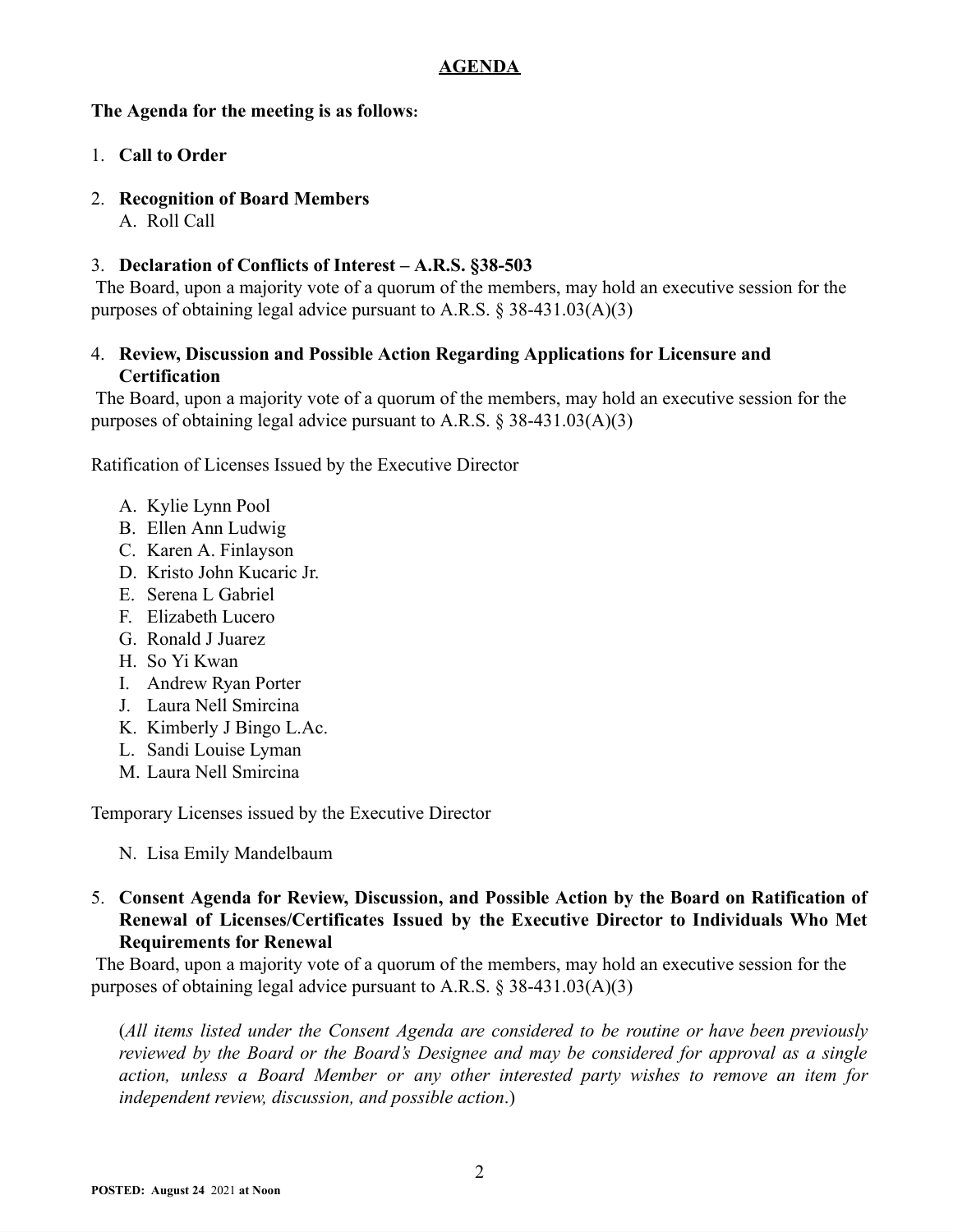| Kassie Kinard Morgan   | Michelle Sutter         | Kathleen L Kool       |
|------------------------|-------------------------|-----------------------|
| Christine A Cline      | Linda L Kelley          | Dawn-Starr Crowther   |
| Terry L Rudd           | Pearl B Chen            | Stephen D Torowicz    |
| Sherrill Ann Whately   | Cherron Dow-Chacon      | Linda J Scott         |
| Victoria J Mogilner    | Lisa M Anderson         | Richard A Oliver      |
| Shelley O'Dell-Brock   | Nicole C Rasor          | Bianca Valencia       |
| Jill S Frey            | Helene Gaudard-Castillo | Marta Vergara         |
| Heidi Branlund         | Hsiao-Hua Liu           | Julie S Armstrong     |
| Patricia E Martin      | Christy L Allen         | Patrick P Patten      |
| John A Amaro DC,       | Debra Richel DC,        | Benjamin Lewis IV     |
| Derek Marrongelle      | Tani J Simpson          | Yasunao Aoi           |
| Kristi K Harter        | Deborah L Malone        | Jing Liu              |
| Henderson Touw         | Kathleen M Burke        | Dana L Price          |
| <b>Stanley G Posey</b> | Robert Anthony Villa    | Tiberiu Fulop         |
| Jessica D Breton       | Kirsten D Jacob         | Chao C Chen           |
| Khailitha R Fae        | Pei J Kuo               | Angela Erxleben       |
| Ronald B Fishkind      | Amie Guerra             | Jenny Im              |
| Marie E MacKinnon      | Kari Watkins Harvey     | Richelle T Speilman   |
| Cassandra Runge        | Eleanor Webber          | <b>Steven W Ahles</b> |
| Susan L Shelton        | Emma E Lizarazu         | Amy E Wheeler         |
| Peng Sun               | David J Krizmanik       | Jonathan Whitehorn    |
| Michelle C Thomas      | Yinan Wang              | David E Murdoch       |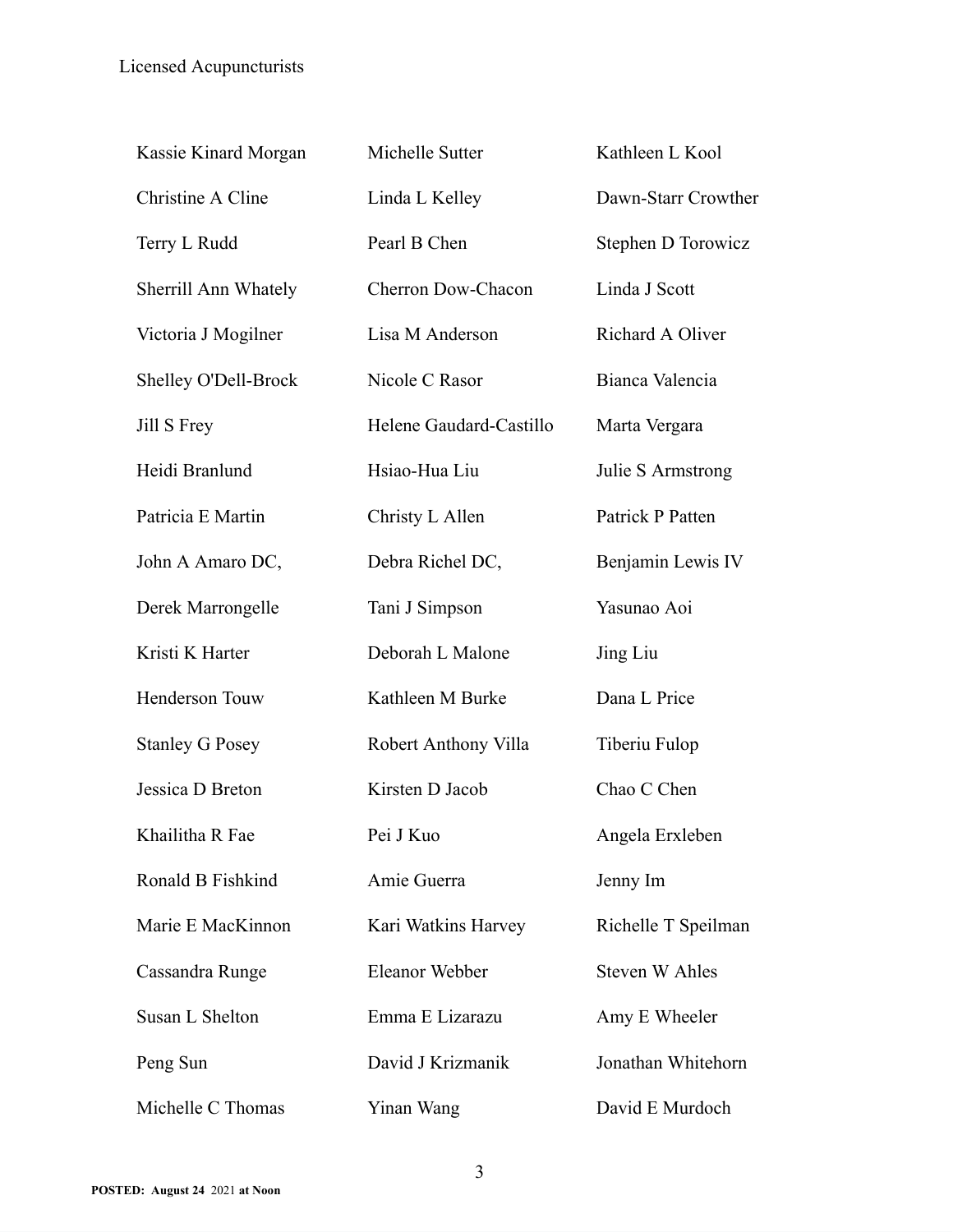| Leonard Goldstein       | Marcelle R Hanish | Scott C Anderson       |
|-------------------------|-------------------|------------------------|
| Nathan Anderson         | Seva Khalsa       | Nancy A Brem           |
| Tony L Kwan             | Ioannis Solos     | Alison Warren          |
| Dorion T Simmons        | Quanzhi Liu       | Sayo Yamaguchi         |
| Holly N Baker           | Marie A Yahner    | Susannah P Hsu         |
| Debra S Manning         | Theresa M Emrie   | Hop N Le               |
| <b>Raymond Botte</b>    | Jean E Rose       | Nicole Myers-Koenig    |
| Darin C Zimmerman       | Kathy L Fisher    | Dagmar Bauer-Prigatano |
| Adam Da Virro           | Linda Scott       | Robert Benhuri         |
| <b>Gregory Steerman</b> | 98 Renewals       |                        |
|                         |                   |                        |

Auricular Acupuncturists

Gabie Davenport B. Michael Nayeri Dana M Poverman

Liana Joy Condello

# **6. Review, Discussion and Possible Action Regarding 2022 Sunset Review**

The Board, upon a majority vote of a quorum of the members, may hold an executive session for the purposes of obtaining legal advice pursuant to A.R.S. § 38-431.03(A)(3)p

# **7. Review, Discussion and Possible Action Regarding Fingerprinting for Initial Applicants, Licensees, and Certificate Holders**

The Board, upon a majority vote of a quorum of the members, may hold an executive session for the purposes of obtaining legal advice pursuant to A.R.S. § 38-431.03(A)(3)p

# **8. Review, Discussion and Possible Action Regarding Future Regular Meeting Dates**

The Board, upon a majority vote of a quorum of the members, may hold an executive session for the purposes of obtaining legal advice pursuant to A.R.S. § 38-431.03(A)(3)